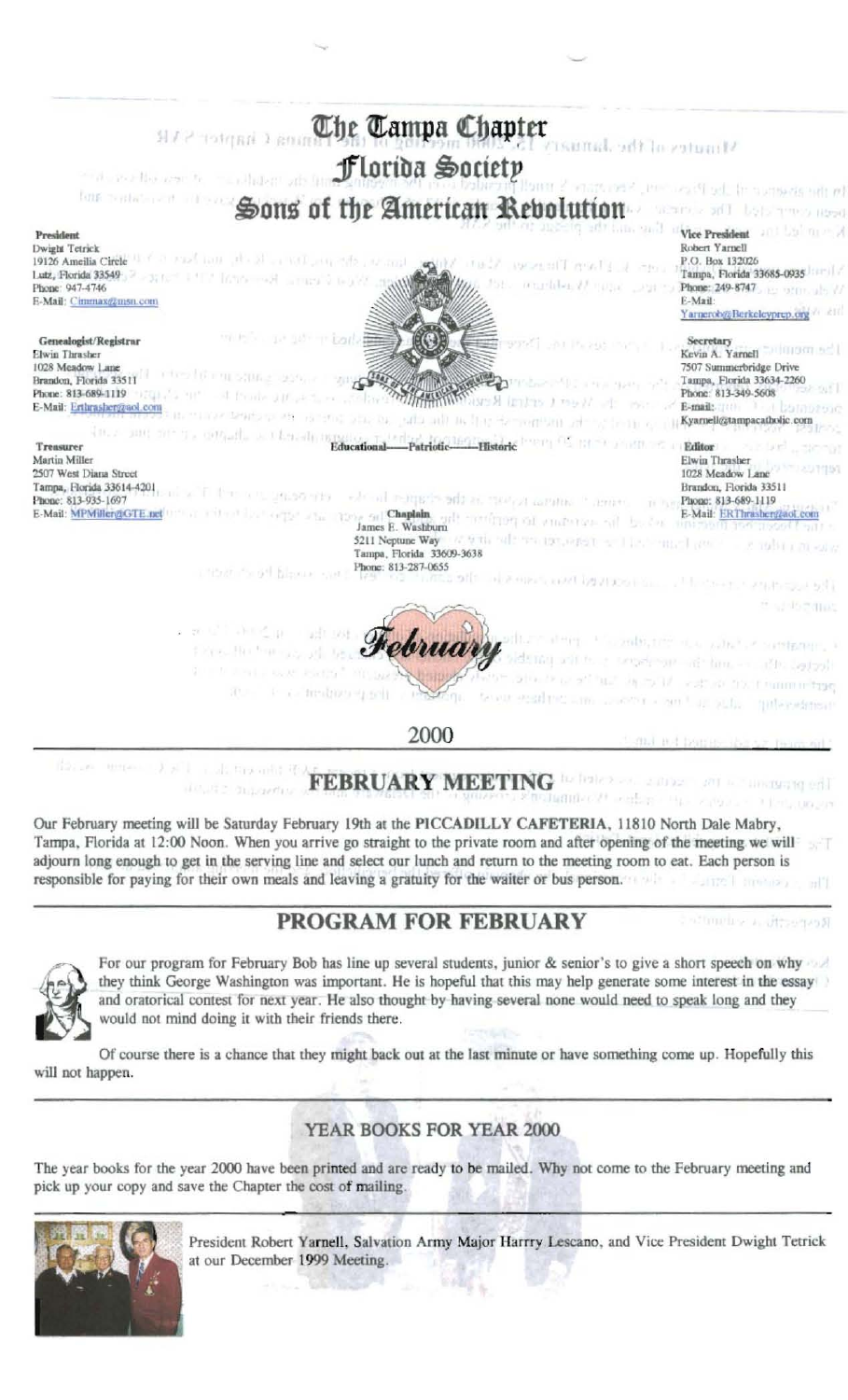## The Gamma Chapter Minutes of the January 15, 2000 meeting of the Tampa Chapter SAR

In the absence of the President, Secretary Yarnell presided over the meeting until the installation of new officers had been completed. The secretary called the meeting to order at 12:05. Chaplain Jim Washburn gave the invocation and Kevin led the pledge to the flag and the pledge to the SAR.

Members present: Dwight Tetrick, Elwin Thrasher, Marty Miller, Jim Washburn, Barry Rich, and Kevin Yarnell, Welcome guests: Janett Tetrick, Billie Washburn, Jack and June Bolen, West Central Regional VP Charles Schaeffer and his wife.

The membership approved the minutes of the December meeting as published in the newsletter.

The secretary reported on the absence of President Yarnell. He was coaching a soccer game in Orlando. The secretary presented to Compatriot Schafer, the West Central Regional Vice President, our score sheet for the 'chapter challenge' contest. Secretary Yarnell reported to the membership that the chapter had posted its highest score in recent memory, topping last year's number by more than 20 points. Compatriot Schafer congratulated the chapter on the fine work represented by the score.

Treasurer Marty Miller had no formal financial report as the chapter books were being audited. The board of governors, at the December meeting, asked the secretary to perform the audit. The secretary reported to the membership that all was in order and complemented the treasurer on the fine work.

The secretary reported having received two essays for the annual contest. One would be chosen and sent on to the state competition.

Compatriot Schafer was introduced to perform the installation of officers for the year 2000. He began be reminding the elected officers and the membership of the parable of the talents and charged the elected officers to do their best in performing their duties. After all had been swore, newly elected president Tetrick was presented the gavel, his membership badge and neck ribbon, and perhaps most importantly, the president's notebook.

The meeting adjourned for lunch.

The program for the meeting consisted of a 15 minute segment from a recent A&E film entitled "The Crossing" which recounted the events surrounding Washington's crossing of the Delaware and the subsequent battle.

A BENT A LOCAL CONTRACTORS IN the End of Castles and Castles Contractors and The 50/50 drawing fell to Janet Tetrick. The contract of the contract of the contract of the second temperature

The president Tetrick led the recessional, the chaplain offered the benediction, and the meeting adjourned at 1:41

Respectfully submitted,

华元 动球单面

PROGRAM FOR FEBRUARY

Kevin Yarnell **Chapter Secretary** 



West Central Regional Vice President Charles Schafer & Newly installed Chapter President Dwight Tetrick at our January 2000 meeting